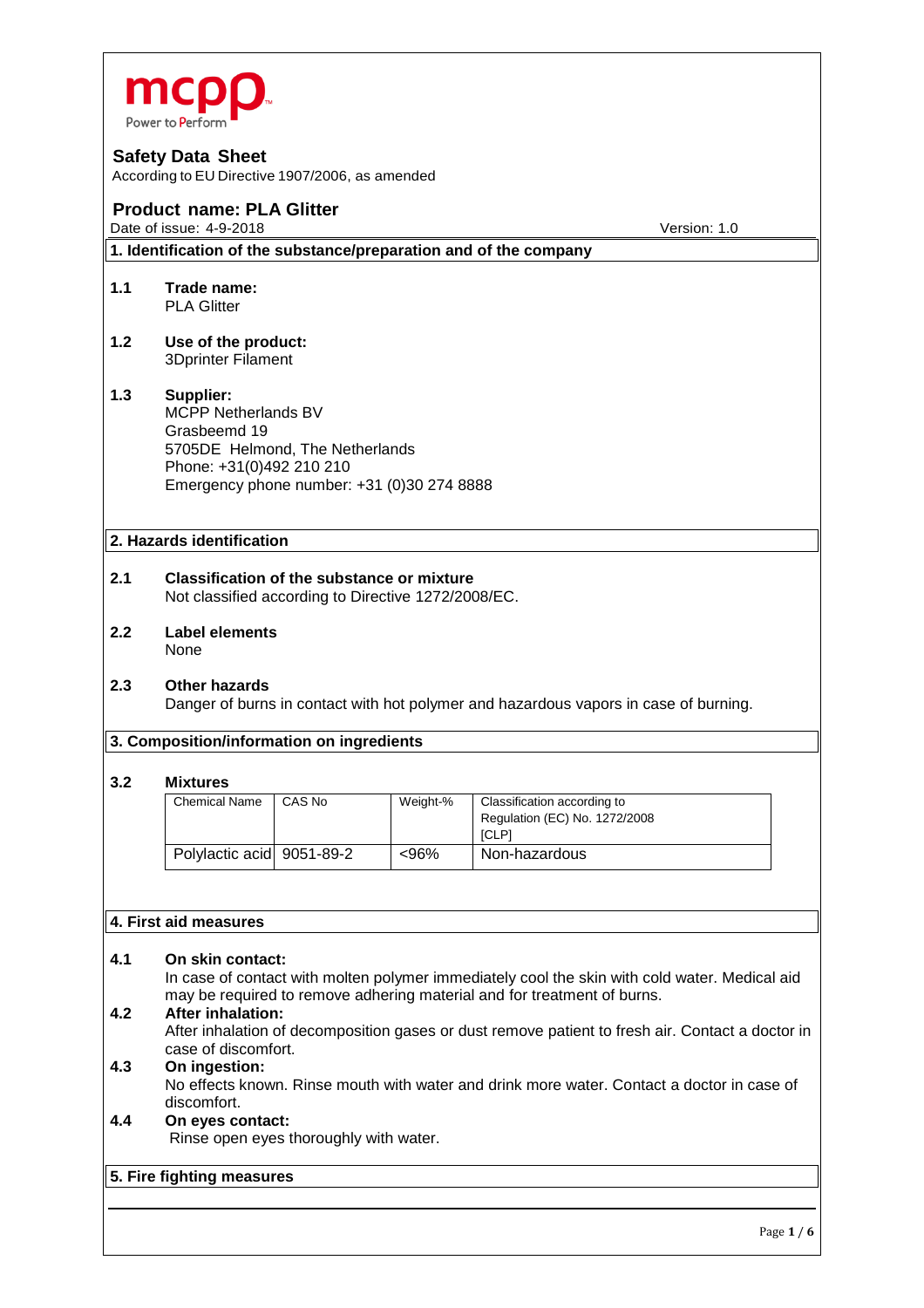

According to EU Directive 1907/2006, as amended

# **Product name: PLA Glitter**

Date of issue: 4-9-2018 **Date of issue: 4-9-2018** Version: 1.0

- **5.1 Extinguishing media** Suitable extinguishing media: Water spray, Dry powder, Carbon dioxide (CO2). Unsuitable extinguishing media : Do not use a solid water stream as it may scatter and spread fire. **5.2 Special hazards arising from the substance or mixture**
- During incomplete combustion release of carbon monoxide, carbon dioxide and hydrocarbons.

# **5.3 Advice for fire fighters**

#### Fire fighting measures

Evacuate non-essential personnel Move containers from fire area if you can do it without risk. Keep containers and surroundings cool with water spray. Prevent fire extinguishing water from contaminating surface water or the ground water system.

Special protective equipment for fire-fighters

Wear self-contained breathing apparatus and protective suit.

# **5.4 Remark:**

Accumulations of dust can be inflammable.

# **6. Accidental release measures**

**6.1 Personal precautions, protective equipment and emergency procedures** Evacuate personnel to safe areas. Do not touch or walk through spilled material. Avoid dust formation. Avoid contact with skin, eyes and clothing. Do not breathe dust. Use personal protective equipment. Ensure adequate ventilation. Risk of slipping

#### **6.2 Environmental precautions**

Should not be released into the environment. Prevent further leakage or spillage if safe to do so.

# **6.3 Methods and materials for containment and cleaning up**

Avoid dust formation. Sweep up and shovel into suitable containers for disposal. Following product recovery, flush area with water.

#### **6.4 Reference to other sections** Refer to section (8)

#### **7. Handling and storage**

#### **7.1 Handling**

Handle in accordance with good industrial hygiene and safety practice. Avoid contact with skin, eyes and clothing. Avoid dust formation. Do not breathe dust. Ensure adequate ventilation. Wear personal protective equipment. Wash hands thoroughly after handling. Do not eat, drink or smoke when using this product.

#### **7.2 Conditions for safe storage, including any incompatibilities**

Store in accordance with local regulations. Keep containers tightly closed in a cool, wellventilated place. Protect from moisture / Water.

## **8. Exposure controls/personal protection**

#### **8.1 Control parameters**

Components with occupational exposure limits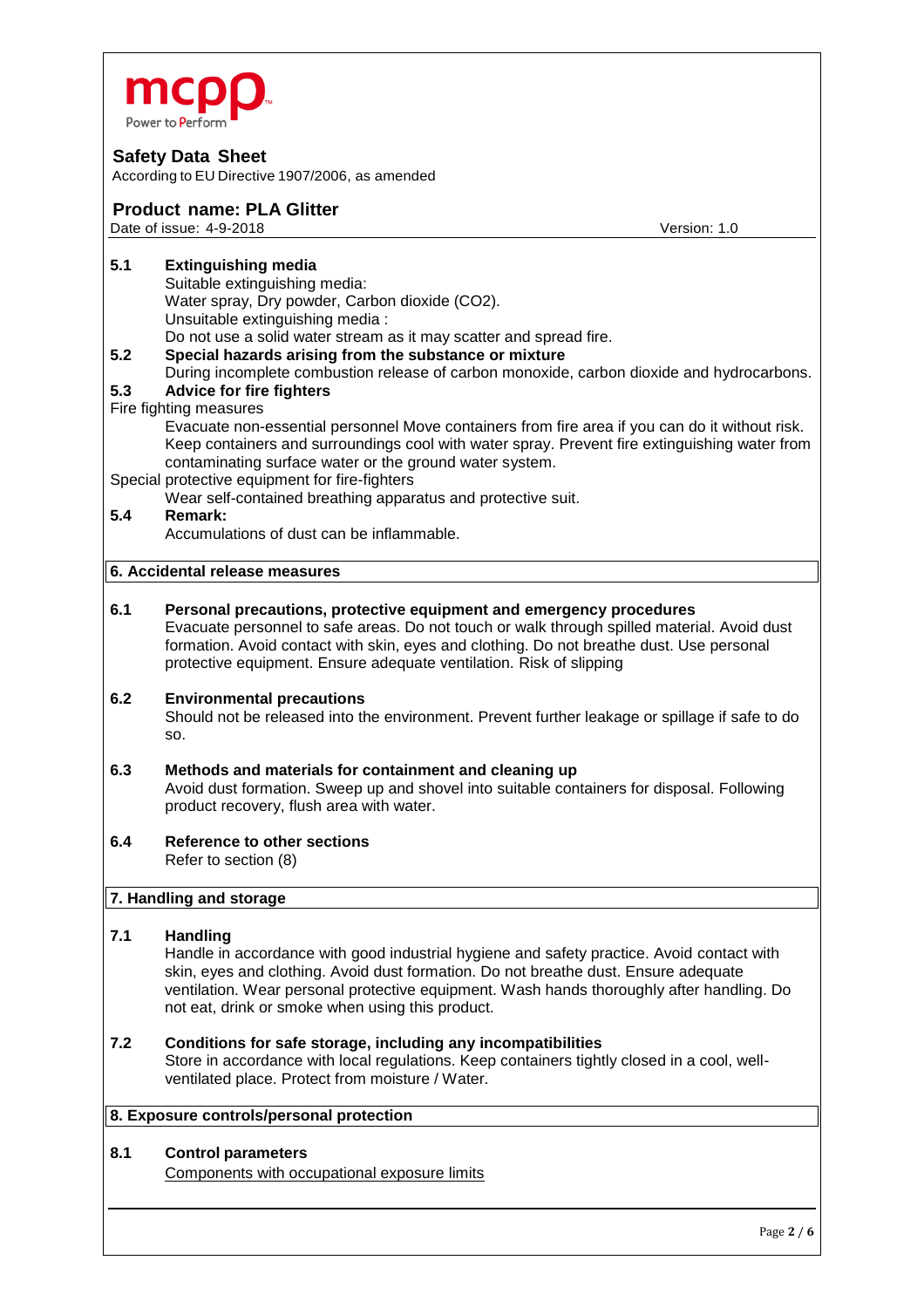

According to EU Directive 1907/2006, as amended

# **Product name: PLA Glitter** Date of issue: 4-9-2018 Version: 1.0 Contains no substances with occupational exposure limit values. Biological Limit Values Not established. PNEC The obligation to register acc. to the REACH Regulation (EC) No 1907/2006 does not apply to polymers. DNEL The obligation to register acc. to the REACH Regulation (EC) No 1907/2006 does not apply to polymers. **8.2 Exposure controls**  Appropriate Engineering Controls Ensure adequate ventilation, especially in confined areas. Keep at temperatures below 230 °C / 446 °F. Individual protection measures, such as personal protective equipment Eye Protection Tightly fitting safety goggles (EN166). Hand Protection Protective gloves (EN374): Butyl rubber. Glove thickness: 0.5 mm. Break through time: >8 hours. Skin and body protection Long sleeved clothing. Respiratory Protection In case of insufficient ventilation wear suitable respiratory equipment. Recommended Filter Type P2 / FFP2. Hygiene Measures Handle in accordance with good industrial hygiene and safety practice. Workers must be trained in the proper use and handling of this product as required under applicable regulations. Environmental exposure controls The product should not be allowed to enter drains, water courses or the soil **9. Physical and chemical properties 9.1 Information on basic physical and chemical properties** Appearance Solid Filament<br>
Odour<br>
Odourless Odour Odourless depending on product grade Odour threshold Sweet pH Not applicable Melting point 150-170 °C / 302-446 °F Initial boiling point and boiling range Not applicable Flash point Not applicable Evaporation rate Not applicable Flammability (solid, gas) flammable Upper/lower flammability or Not applicable

explosive limits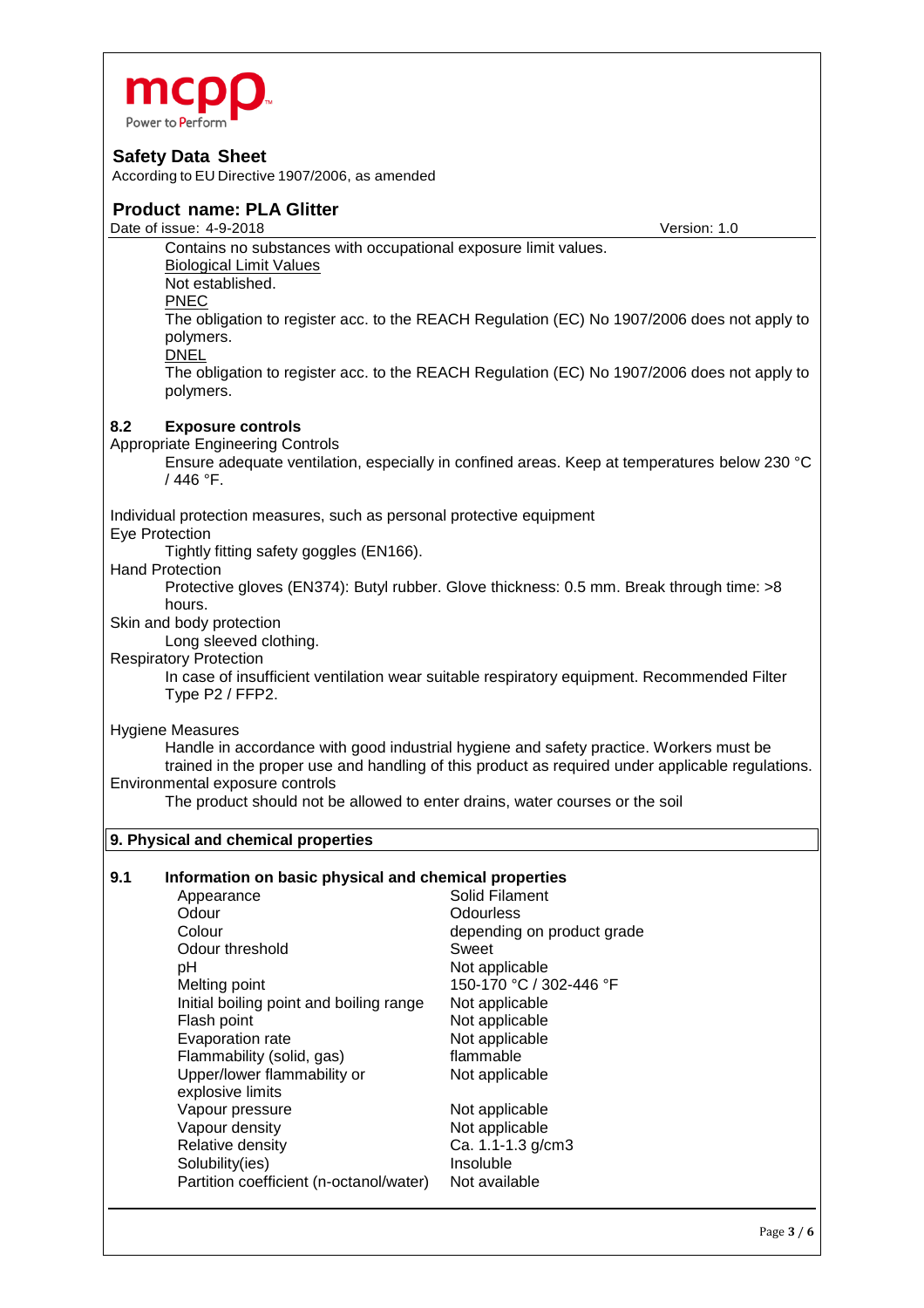

Aspiration Hazard

No known effect.

According to EU Directive 1907/2006, as amended

| <b>Product name: PLA Glitter</b><br>Date of issue: 4-9-2018<br>Version: 1.0 |                                                                                                                                                |                                                |                                                                                                                                                                                                                                             |  |  |  |  |
|-----------------------------------------------------------------------------|------------------------------------------------------------------------------------------------------------------------------------------------|------------------------------------------------|---------------------------------------------------------------------------------------------------------------------------------------------------------------------------------------------------------------------------------------------|--|--|--|--|
|                                                                             | Auto-ignition temperature                                                                                                                      |                                                | $388^{\circ}$ C                                                                                                                                                                                                                             |  |  |  |  |
|                                                                             | Decomposition temperature                                                                                                                      |                                                | $>250^{\circ}$ C                                                                                                                                                                                                                            |  |  |  |  |
|                                                                             | Viscosity                                                                                                                                      |                                                | Not applicable                                                                                                                                                                                                                              |  |  |  |  |
|                                                                             | <b>Explosive properties</b>                                                                                                                    |                                                | Not explosive                                                                                                                                                                                                                               |  |  |  |  |
|                                                                             | Oxidizing properties                                                                                                                           |                                                | Not oxidizing                                                                                                                                                                                                                               |  |  |  |  |
| 10. Stability                                                               |                                                                                                                                                |                                                |                                                                                                                                                                                                                                             |  |  |  |  |
| 10.1                                                                        | Reactivity: No information available                                                                                                           |                                                |                                                                                                                                                                                                                                             |  |  |  |  |
| 10.2                                                                        | <b>Chemical stability:</b><br>Stable under recommended storage conditions                                                                      |                                                |                                                                                                                                                                                                                                             |  |  |  |  |
| 10.3                                                                        | Possibility of hazardous reactions:<br>No hazardous reactions observed under normal handling and storage conditions                            |                                                |                                                                                                                                                                                                                                             |  |  |  |  |
| 10.4                                                                        | <b>Conditions to avoid</b><br>Temperatures above 230 °C / 446 °F.                                                                              |                                                |                                                                                                                                                                                                                                             |  |  |  |  |
| 10.5                                                                        | Incompatible materials:<br>Oxidizing agents, Strong bases                                                                                      |                                                |                                                                                                                                                                                                                                             |  |  |  |  |
| 10.6                                                                        | <b>Hazardous decomposition products</b><br>Burning produces obnoxious and toxic fumes Aldehydes, Carbon monoxide (CO), carbon<br>dioxide (CO2) |                                                |                                                                                                                                                                                                                                             |  |  |  |  |
| 11. Toxicological information                                               |                                                                                                                                                |                                                |                                                                                                                                                                                                                                             |  |  |  |  |
| 11.1                                                                        | Information on toxicological effects                                                                                                           |                                                |                                                                                                                                                                                                                                             |  |  |  |  |
| Acute toxicity:<br>Ingestion:<br>Skin Contact:                              |                                                                                                                                                | No known effect.<br>No known effect.           |                                                                                                                                                                                                                                             |  |  |  |  |
|                                                                             | Inhalation:                                                                                                                                    | No known effect.                               | Product dust may be irritating to eyes, skin and respiratory system. Resin<br>particles, like other inert materials, are mechanically irritating to eyes.<br>Ingestion may cause gastrointestinal irritation, nausea, vomiting and diarrhea |  |  |  |  |
|                                                                             | <b>Germ Cell Mutagenicity</b>                                                                                                                  |                                                |                                                                                                                                                                                                                                             |  |  |  |  |
| Carcinogenicity                                                             |                                                                                                                                                | Not known to cause heritable genetic damage.   |                                                                                                                                                                                                                                             |  |  |  |  |
| <b>Reproductive Toxicity</b>                                                |                                                                                                                                                | Contains no ingredient listed as a carcinogen. |                                                                                                                                                                                                                                             |  |  |  |  |
|                                                                             |                                                                                                                                                |                                                | Not known to cause birth defects or have a deleterious effect on a developing<br>fetus. Not known to adversely affect reproductive functions and organs.                                                                                    |  |  |  |  |
| STOT-single exposure<br>No known effect.                                    |                                                                                                                                                |                                                |                                                                                                                                                                                                                                             |  |  |  |  |
| STOT-repeated exposure                                                      |                                                                                                                                                |                                                |                                                                                                                                                                                                                                             |  |  |  |  |
|                                                                             | No known effect.                                                                                                                               |                                                |                                                                                                                                                                                                                                             |  |  |  |  |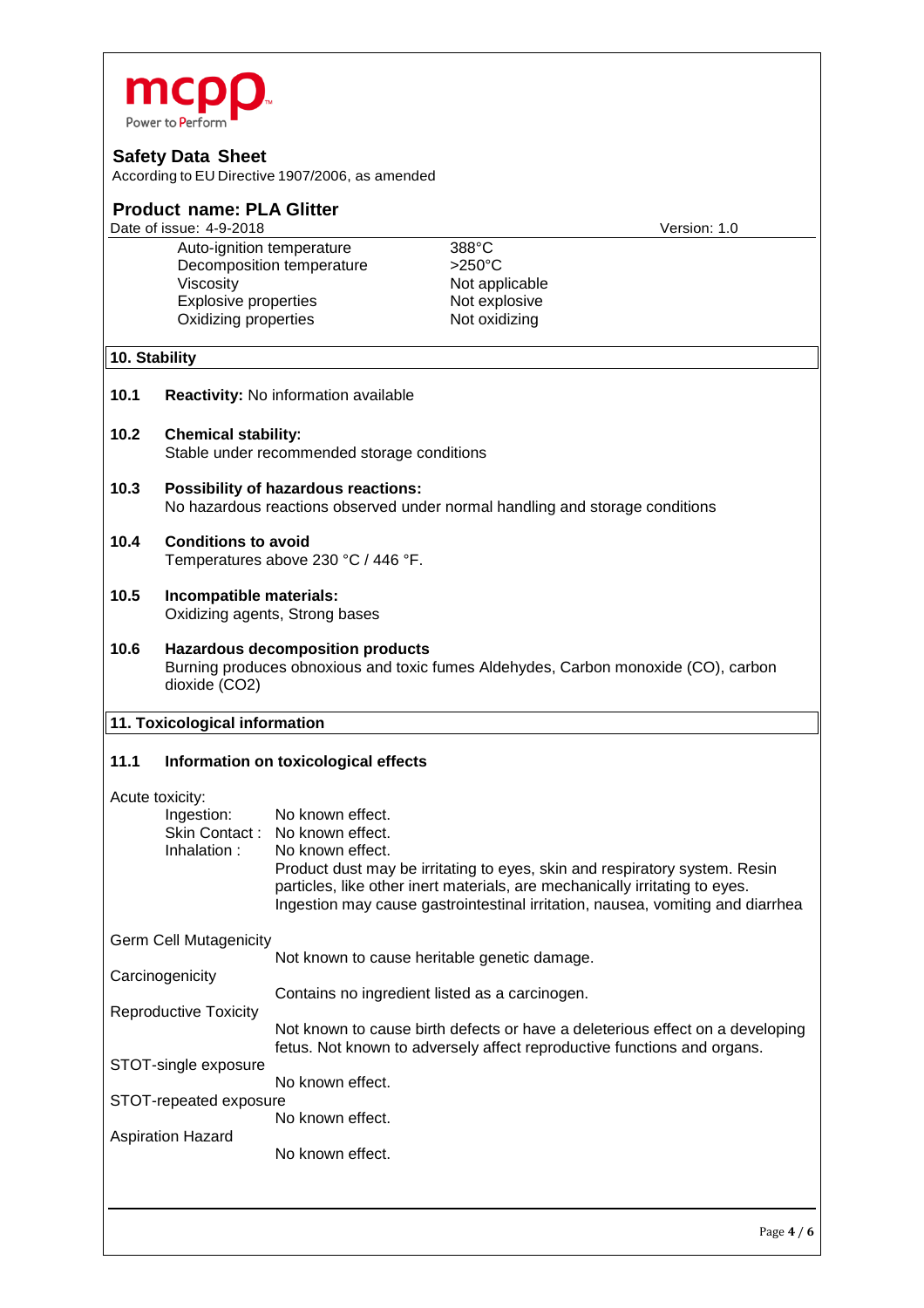

According to EU Directive 1907/2006, as amended

# **Product name: PLA Glitter**

Date of issue: 4-9-2018 **Date of issue: 4-9-2018** Version: 1.0

## **12. Ecological information**

#### **12.1 Toxicity**

Contains no substances known to be hazardous for the environment.

- **12.2 Persistence and degradability** Decomposes in contact with water. Hydrolysis product ( S-lactic acid ): Readily biodegradable
- **12.3 Bio accumulative potential** No information available.
- **12.4 Mobility in soil** No information available.
- **12.5 Results of PBT and vPvB assessment** This substance is not considered to be persistent, bioaccumulative and toxic (PBT) or very persistent and very bioaccumulative (vPvB).
- **12.6 Other adverse effects** No information available..

#### **13. Disposal considerations**

#### **13.1 Waste treatment methods**

Waste from residues / unused products

Generation of waste should be minimized, check possibilityfor recycling. Waste product can be incinerated or dumped together with domestic waste in compliance with local authority requirements.

Contaminated Packaging

Empty containers should be taken to an approved waste handling site for recycling or disposal.

#### **14. Transport information**

Product has been classified as being non-dangerous substance according to transport regulations ADR, RID, IMDG, IATA/ICAO

#### **14.1 UN number**

Not applicable

- **14.2 UN proper shipping name** Not applicable
- **14.3 Transport hazard class(es)** Not applicable
- **14.4 Packing Group** Not applicable
- **14.5 Environmental hazards** No additional data is available
- **14.6 Special precautions for user** No data available
- **14.7. Transport in bulk according to Annex II of MARPOL73/78 and the IBC Code**